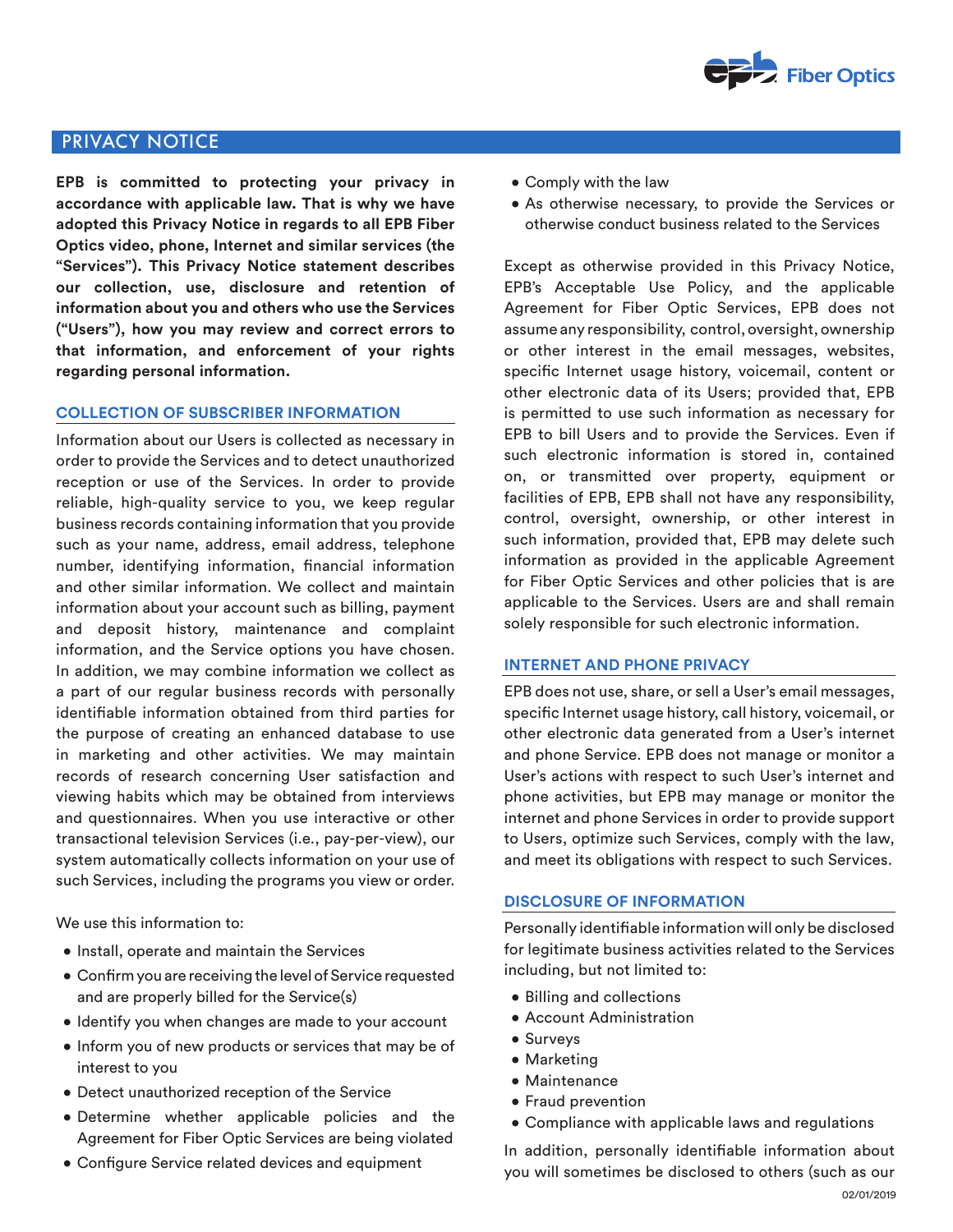employees, contractors, and agents for internal business purposes), as well as outside auditors, professional advisors, service providers, potential business partners, regulators, and franchise authorities, with or without your written consent, if necessary to render the Services or to conduct a legitimate business activity related to the Services.

Although we make every reasonable effort to preserve your privacy, EPB will cooperate with law enforcement, including, without limitation, under subpoena, court order, or search warrant. As a governmental entity, EPB may also be required by state and federal law to disclose personally identifiable information about you that is contained in its business records as directed by state or federal law without your consent. We may also use or disclose personally identifiable information about you without your consent to protect our customers, employees, or property, in emergency situations or to enforce our rights in court or elsewhere.

We reserve the right to compile and share with third parties usage information in aggregated formats, such as ratings surveys and other statistical reports, so long as such information does not personally identify you, your particular viewing habits, or the nature of any transaction you have made using the Services.

#### **SECURITY**

We take reasonable security precautions to protect your personally identifiable information that we collect when you use the Services from unauthorized access, use, and disclosure. However, we cannot guarantee that our security precautions will prevent every unauthorized attempt to access, use, or disclose your personally identifiable information.

#### **MARKETING SERVICES**

From time to time, your name and address might for mailing lists in connection with the promotion of EPB products and Services and other legitimate business activities, subject to the CPNI policies discussed below. If you wish to remove your name from such lists or limit the use of your name and address at any time, please contact us in person, in writing, or by telephone at (423) 648-1EPB (1372). Your opt-out preferences apply to marketing communications only and we may still send you important Service related messages as a User of the Service. You may not opt out of these Service related and transactional communications.

#### **RETENTION OF INFORMATION**

EPB's maintenance of personally identifiable information collected during the time you are a User will be in accordance with EPB's Document Retention Policy. We destroy collected information consistent with the requirements of applicable law and EPB's Document Retention Policy when the purpose for which such information was collected has been accomplished and we no longer need to retain the information for compliance with law, reporting, or other legitimate business activities.

#### **RIGHT TO REVIEW AND CORRECT INFORMATION**

Upon reasonable notice and during regular business hours, you may examine and copy (at your cost) any information we create relating to you at EPB's headquarters located at 10 West Martin Luther King Boulevard, Chattanooga, TN 37402. If you wish to inspect such records, please contact us by mail at the above address or by telephone at 648-1EPB (1372), giving us a reasonable period of time to locate and, if necessary, prepare the information for review, and to arrange an appointment during regular business hours. You will only be permitted to examine records that contain information about you and no one else.

# **SPECIAL NOTICE CONCERNING CUSTOMER PROPRIETARY NETWORK INFORMATION**

In addition to the provisions of this Privacy Notice, Federal law protects your privacy rights as a customer of EPB's fiber optic phone Service. These rights are in addition to the existing safeguards that EPB already has in place to protect your privacy rights. The Federal Communications Commission requires EPB to notify you of your right to restrict the use of your Customer Proprietary Network Information ("CPNI").

## **What is CPNI?**

CPNI is personally identifiable information that a telecommunications carrier collects when providing phone services to a customer. CPNI typically consists of the type of telephone Service, telephone numbers you have called, call duration and timing of those calls, as well as call frequency and any call management services you use.

# **Permitted Use of CPNI by a Telephone Company Without Your Permission**

EPB may use CPNI for certain purposes without your permission, including marketing. EPB may also use CPNI to respond to your inquiry regarding Services you